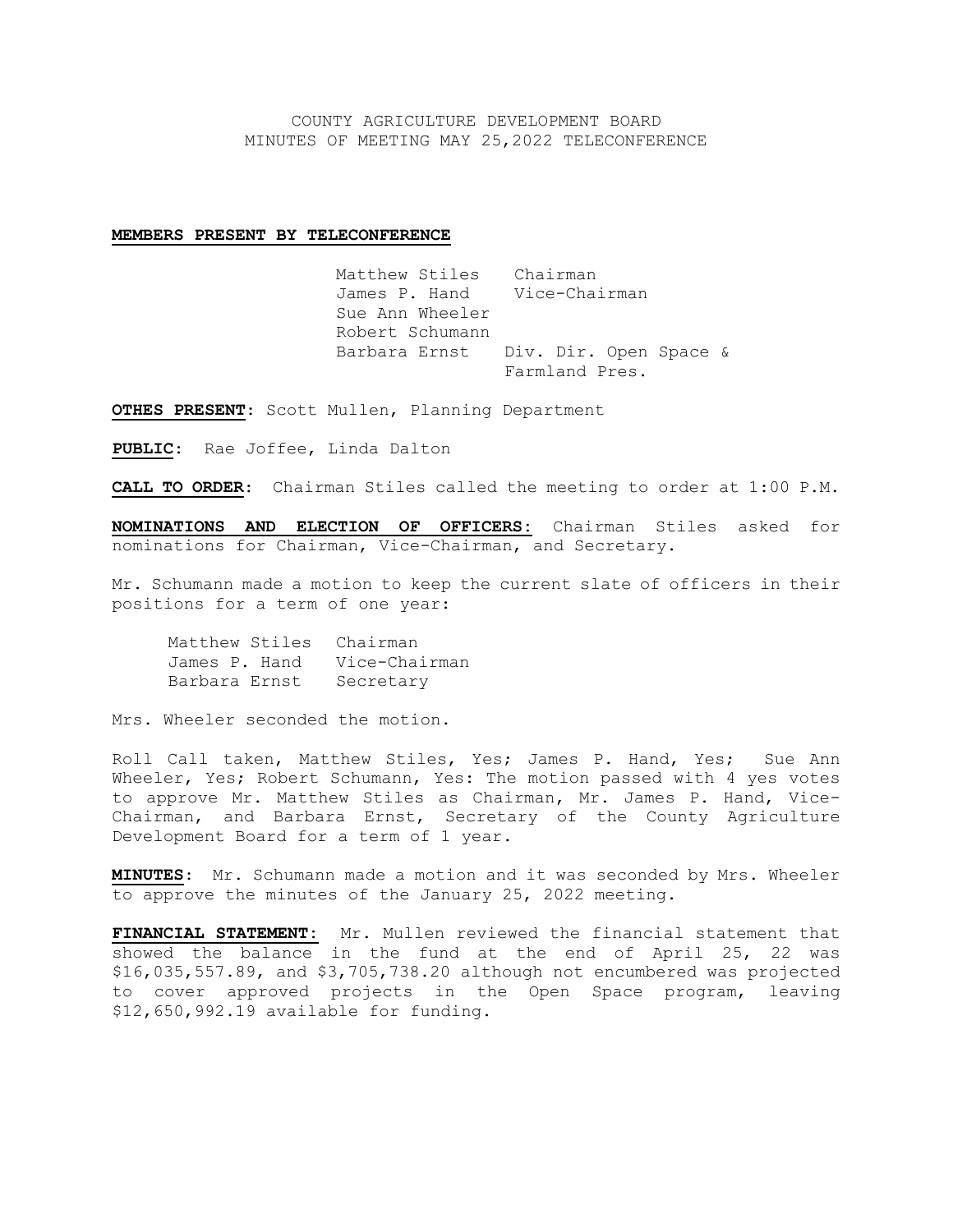Minutes of May 25, 2022 Page 2

## **APPLICATION REVIEW**:

Blair Hanson and Eric Hanson Lower Township Blk. 500.01, Lots 19.01, 27.04,21.06,30 55.53 Acres

Mr. Mullen stated that the farm was located between Weeks Landing Road and Church's nursery and farm with a total acreage of 55.53 acres with 3 severable exceptions and 1 non-severable totaling 5.2 acres leaving a net of 49.52 acres for consideration for preservation.

He reviewed the ranking score form with the Board, noting that the current agriculture production as stated on the farmland assessment applications as squash, pumpkins, tomatoes, peppers, blueberries, watermelons, pigs, cows and chickens. He said that at the time of inspection, he observed pasture area for the cows, pigs and some hay production. There are 4 trailers in the easement area, with 50% used for fishing equipment and 50% used for agriculture production purposes.

The application noted a 14x28 agriculture unit with the number of labor changing as needed. The unit is used full time.

The applicants had also received final approval from Lower Township for a 22 lot subdivision in 2008.

Mr. Schumann asked if the application still qualified for minimum tillable acres for consideration in the preservation program which Mr. Mullen said that it did based on GIS calculations. Mr. Schumann asked whether SADC no longer considers subdivisions. Mr. Mullen responded that it would be included in the application, but the SADC would likely not consider it in the appraisals.

Mr. Hand made a motion and it was seconded by Mrs. Wheeler to approve the application to send to the SADC for green light approval for appraisals and consideration for the preservation program.

Roll Call taken, Matthew Stiles, Yes; James P. Hand, Yes; Sue Ann Wheeler, Yes; Robert Schumann, Yes. The motion passed with 4 yes votes to approve.

## **PUBLIC COMMENT**: None

**ADJOURNMENT:** Mrs. Wheeler made a motion, it was seconded by Mr. Schumann and unanimously approved to adjourn the meeting at 1:20 P.M.